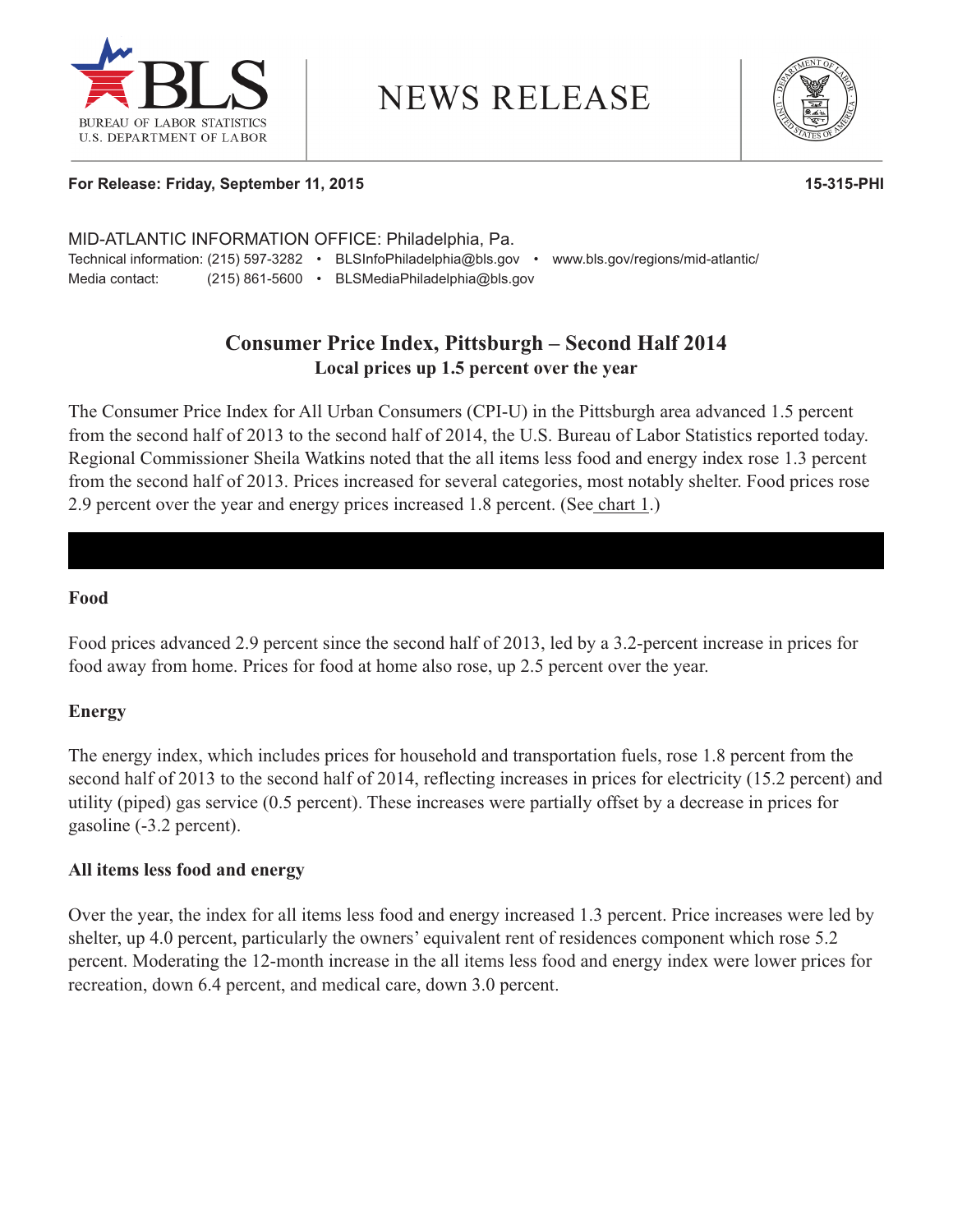## **The Consumer Price Index for the First Half of 2015 is scheduled to be released on August 19, 2015.**

## **Technical Note**

The Consumer Price Index (CPI) is a measure of the average change in prices over time in a fixed market basket of goods and services. The Bureau of Labor Statistics publishes CPIs for two population groups: (1) a CPI for All Urban Consumers (CPI-U) which covers approximately 89 percent of the total population and (2) a CPI for Urban Wage Earners and Clerical Workers (CPI-W) which covers approximately 28 percent of the total population. The CPI-U includes, in addition to wage earners and clerical workers, groups such as professional, managerial, and technical workers, the self-employed, short-term workers, the unemployed, and retirees and others not in the labor force.

The CPI is based on prices of food, clothing, shelter, and fuels, transportation fares, charges for doctors' and dentists' services, drugs, and the other goods and services that people buy for day-to-day living. Each month, prices are collected in 87 urban areas across the country from about 4,000 housing units and approximately 26,000 retail establishments--department stores, supermarkets, hospitals, filling stations, and other types of stores and service establishments. All taxes directly associated with the purchase and use of items are included in the index.

The index measures price changes from a designated reference date (1982-84) that equals 100.0. An increase of 16.5 percent, for example, is shown as 116.5. This change can also be expressed in dollars as follows: the price of a base period "market basket" of goods and services in the CPI has risen from \$10 in 1982-84 to \$11.65. For further details see the CPI home page on the Internet at [www.bls.gov/cpi](http://www.bls.gov/cpi) and the BLS Handbook of Methods, Chapter 17, The Consumer Price Index, available on the Internet at [www.bls.gov/opub/hom/homch17\\_a.htm.](http://www.bls.gov/opub/hom/homch17_a.htm)

In calculating the index, price changes for the various items in each location are averaged together with weights that represent their importance in the spending of the appropriate population group. Local data are then combined to obtain a U.S. city average. Because the sample size of a local area is smaller, the local area index is subject to substantially more sampling and other measurement error than the national index. In addition, local indexes are not adjusted for seasonal influences. As a result, local area indexes show greater volatility than the national index, although their long-term trends are quite similar. **Note:Area indexes do not measure differences in the level of prices between cities; they only measure the average change in prices for each area since the base period.**

The **Pittsburgh, Pa.** metropolitan statistical area covered in this release is comprised of Allegheny, Armstrong, Beaver, Butler, Fayette, Washington, and Westmoreland Counties in Pennsylvania.

Information in this release will be made available to sensory impaired individuals upon request. Voice phone: (202) 691-5200; Federal Relay Service: (800) 877-8339.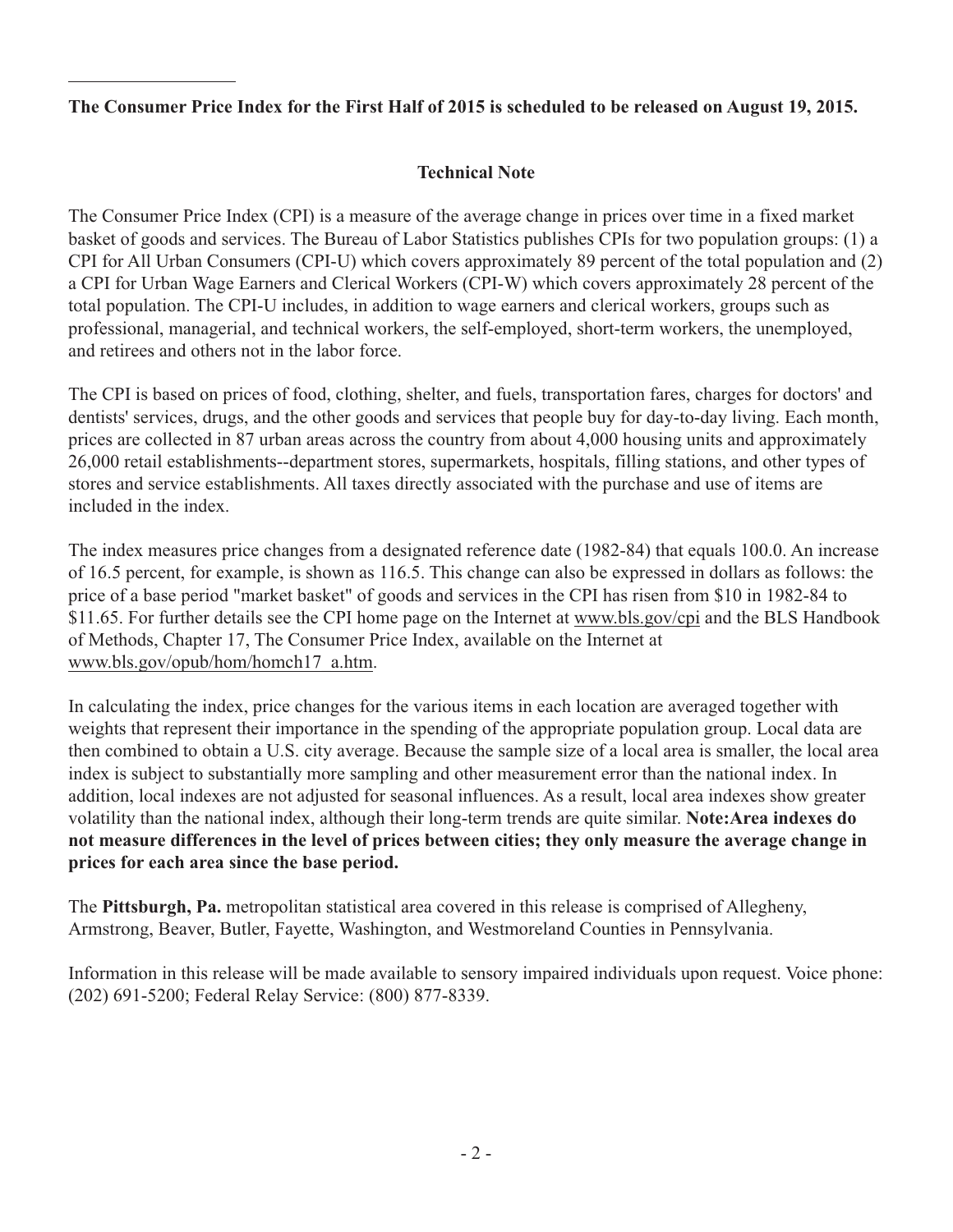#### **Table 1. Consumer Price Index for All Urban Consumers (CPI-U): Indexes for semiannual averages and percent changes for selected periods, Pittsburgh, PA (1982-84=100 unless otherwise noted)**

|                                                      | Indexes                    |                  |                  |                  | Percent change from |                  |
|------------------------------------------------------|----------------------------|------------------|------------------|------------------|---------------------|------------------|
| Expenditure category                                 | Historical<br>data         | 2nd Half<br>2013 | 1st Half<br>2014 | 2nd Half<br>2014 | 2nd Half<br>2013    | 1st Half<br>2014 |
| All items                                            |                            | 235.719          | 238.663          | 239.249          | 1.5                 | 0.2              |
|                                                      |                            | 244.527          | 247.931          | 251.685          | 2.9                 | 1.5              |
|                                                      |                            | 244.114          | 247.450          | 251.302          | 2.9                 | 1.6              |
|                                                      |                            | 241.792          | 243.562          | 247.861          | 2.5                 | 1.8              |
|                                                      |                            | 250.608          | 255.408          | 258.681          | 3.2                 | 1.3              |
|                                                      | سي ال                      | 250.236          | 254.478          | 257.078          | 2.7                 | 1.0              |
|                                                      |                            | 230.195          | 234.892          | 239.211          | 3.9                 | 1.8              |
|                                                      |                            | 257.816          | 262.980          | 268.089          | 4.0                 | 1.9              |
|                                                      |                            | 225.437          | 229.548          | 232.495          | 3.1                 | 1.3              |
| Owners' equivalent rent of residences <sup>(1)</sup> | $\mathcal{L}_{\text{max}}$ | 253.679          | 261.258          | 266.886          | 5.2                 | 2.2              |
| Owners' equivalent rent of primary residence (1) (2) | حساب                       | 253.679          | 261.258          | 266.886          | 5.2                 | 2.2              |
|                                                      |                            | 235.785          | 245.966          | 250.513          | 6.2                 | 1.8              |
|                                                      |                            | 214.455          | 224.112          | 229.977          | 7.2                 | 2.6              |
| Gas (piped) and electricity <sup>(1)</sup>           | Æ                          | 200.664          | 208.401          | 218.774          | 9.0                 | 5.0              |
|                                                      | $J_{\rm max}$              | 158.395          | 163.206          | 182.393          | 15.2                | 11.8             |
| Utility (piped) gas service <sup>(1)</sup>           |                            | 226.147          | 237.711          | 227.273          | 0.5                 | $-4.4$           |
| Household furnishings and operations                 |                            | 148.588          | 146.939          | 148.479          | $-0.1$              | 1.0              |
| Apparel                                              |                            | 155.864          | 152.905          | 154.048          | $-1.2$              | 0.7              |
|                                                      |                            | 192.410          | 198.608          | 192.908          | 0.3                 | $-2.9$           |
|                                                      | <b>SHIP</b>                | 190.558          | 196.486          | 191.135          | 0.3                 | $-2.7$           |
|                                                      |                            | 310.218          | 326.615          | 300.549          | $-3.1$              | $-8.0$           |
|                                                      |                            | 313.485          | 329.848          | 303.533          | $-3.2$              | $-8.0$           |
| Gasoline, unleaded regular <sup>(3)</sup>            |                            | 310.959          | 327.346          | 300.383          | $-3.4$              | $-8.2$           |
| Gasoline, unleaded midgrade (3)(4)                   |                            | 334.887          | 351.948          | 326.187          | $-2.6$              | $-7.3$           |
| Gasoline, unleaded premium <sup>(3)</sup>            |                            | 299.442          | 314.538          | 292.338          | $-2.4$              | $-7.1$           |